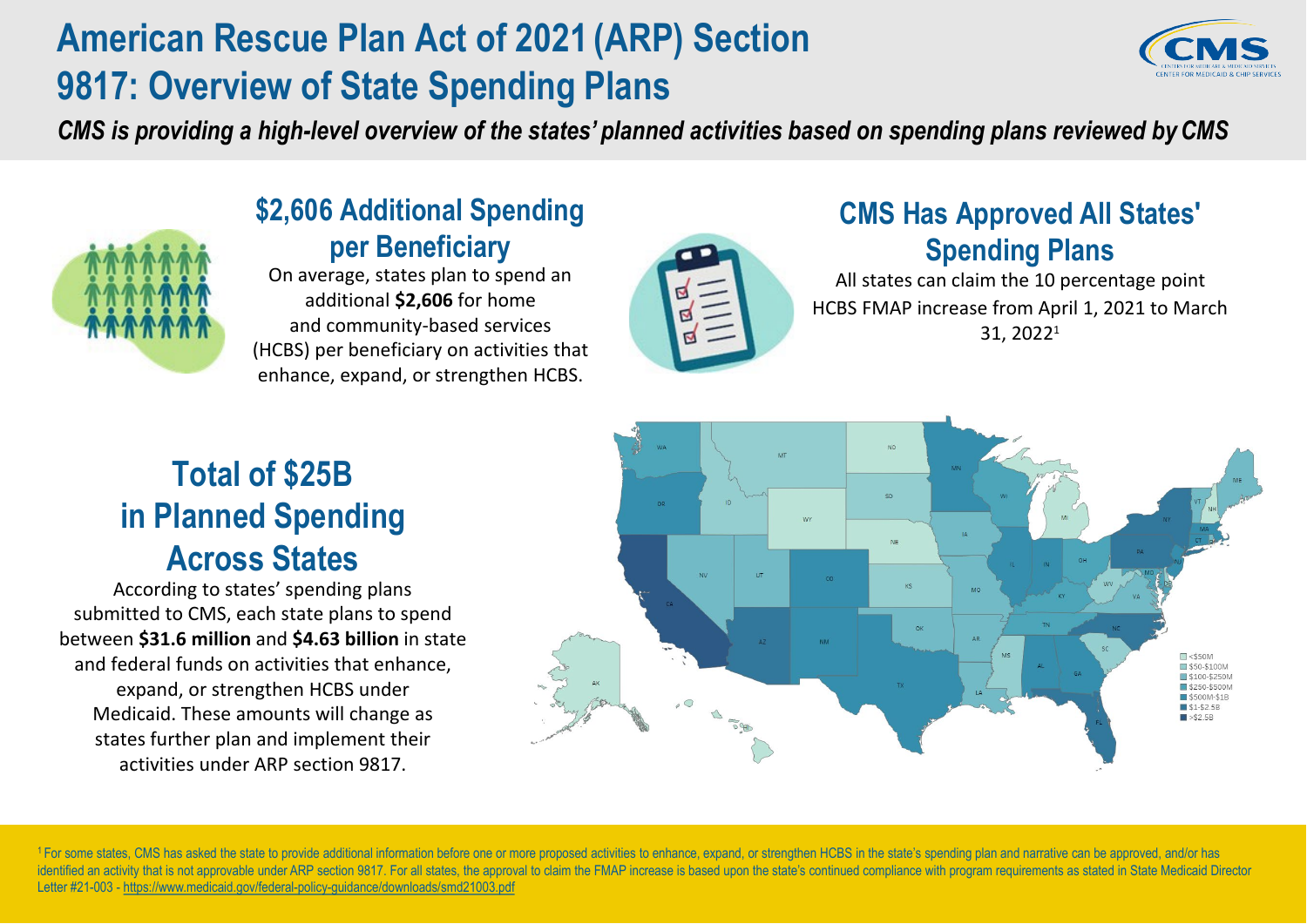### **7.7M HCBS** Beneficiaries **48 States**

### **1. Expanding Beneficiary Services**

### **\$10.3B** total planned

States are expanding HCBS using various federal statutory authorities, such as section 1915(c) waivers, State Plan Amendments, or section 1115 demonstrations; implementing pilot programs; implementing efforts to reduce waitlists, increase access to services, and/or exploring new service models for individuals with complex conditions.

#### **States Proposing To Eliminate or Reduce Waiting Lists in HCBS** *Number of Additional HCBS Slots Proposed 2*

# 3,000 7,000



#### **State Highlights: Continuing Programs Offered During the Public Health Emergency (PHE)**

**Minnesota** proposes to create a new **Community First Services and Supports (CFSS)** program that expands the existing personal care benefit offered under section 1915(i) and 1915(k). This program will allow spouses and parents to become a support worker for their family members, allow goods to be purchased to aid independence, provide consultant services for person-centered planning, and allow direct service professionals (DSPs) to bill transportation time.

### **State Highlights: Expanding Beneficiary Access to HCBS**

2 Only included data from states that specified additional HCBS slots in their spending plans. For Alabama, the proposed slot count is from the approved state's waiver amendment that state mentioned in their spending plan (AL.0068.R07.06). North Carolina will need legislative approval for 1,114 slots and 1,000 slots will not require such approval.



**Illinois section 1915(i) Implementation** for children under the age of 21 with intensive behavioral health needs. Funds would support providers' program planning and service implementation activities, including training and onboarding of clinical staff, creating program policies and procedures, and establishing operational infrastructure and processes.

**Louisiana's Children's Medicaid Option (Act 421-CMO)** is a program that offers healthcare services to the population contemplated under section 134 of the Tax Equity and Fiscal Responsibility Act (TEFRA) of 1982 (P.L. 97-248). This program will provide Medicaid benefits to children with disabilities who are under the age of 19, who are otherwise ineligible for such benefits because their household income exceeds state-established limits for Medicaid eligibility. With the additional funding made available through ARP section 9817, the state is able to allow for unlimited enrollment and open the program to all children who qualify.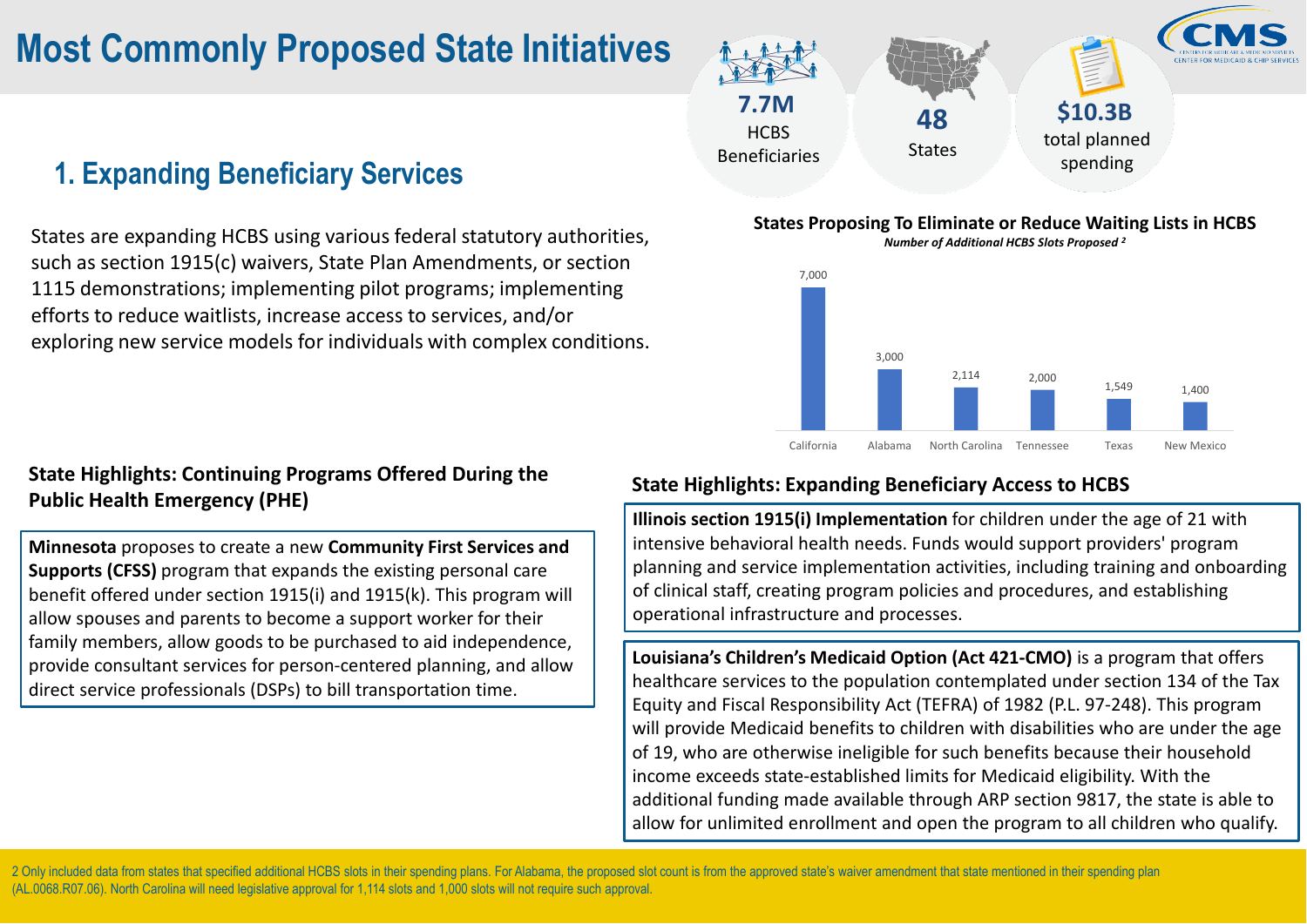## **2. Strengthening the Provider Workforce 1988** States spending

**48**

States

**\$9.6B**

States are providing one-time payments to provider agencies and/or direct service professionals (DSPs), establishing DSP training and certification programs, creating workforce registries (e.g., statewide list of credentialed DSPs) and web-based hiring platforms that enhance employment opportunities and/or allow beneficiaries who self-direct services to find workers.

• States are proposing **\$4.59B** in total planned spending for **rate increases/adjustments,3 \$3.10B** for **retention payments and one-time bonuses**, including **scholarships, loan forgiveness and/or training completion bonuses,** and **\$1.04B** to improve DSP compensation by offering **hourly wage increases and benefit packages.**

#### **State Highlights: Payments to Retain and Recruit DSPs**



**New Hampshire** is requiring their **managed care plans to pay uniform percentage increases** on top of negotiated rates for specific procedure codes to qualifying providers. The uniform percentage increases differ from code to code based on the services provided and vulnerability within the marketplace. Providers must **direct the payments to the workforce in the form of recruitment, retention, training and tuition reimbursement for relevant health care education, or career ladder development**.

#### **State Highlights: States' Workforce Development Efforts For The Future**

**Kentucky** plans to provide **cross-training** of Aging and Disability Resource Center, Community Mental Health Center, Medicaid Eligibility, and Adult Protective Services staff **on LTSS topics to develop more experts**.

**California's Dementia Aware** program will implement annual cognitive health assessments to detect early signs of dementia and will develop a culturally competent dementia care training program. The **continuing education in geriatrics/dementia training** will be offered to all licensed healthcare providers.



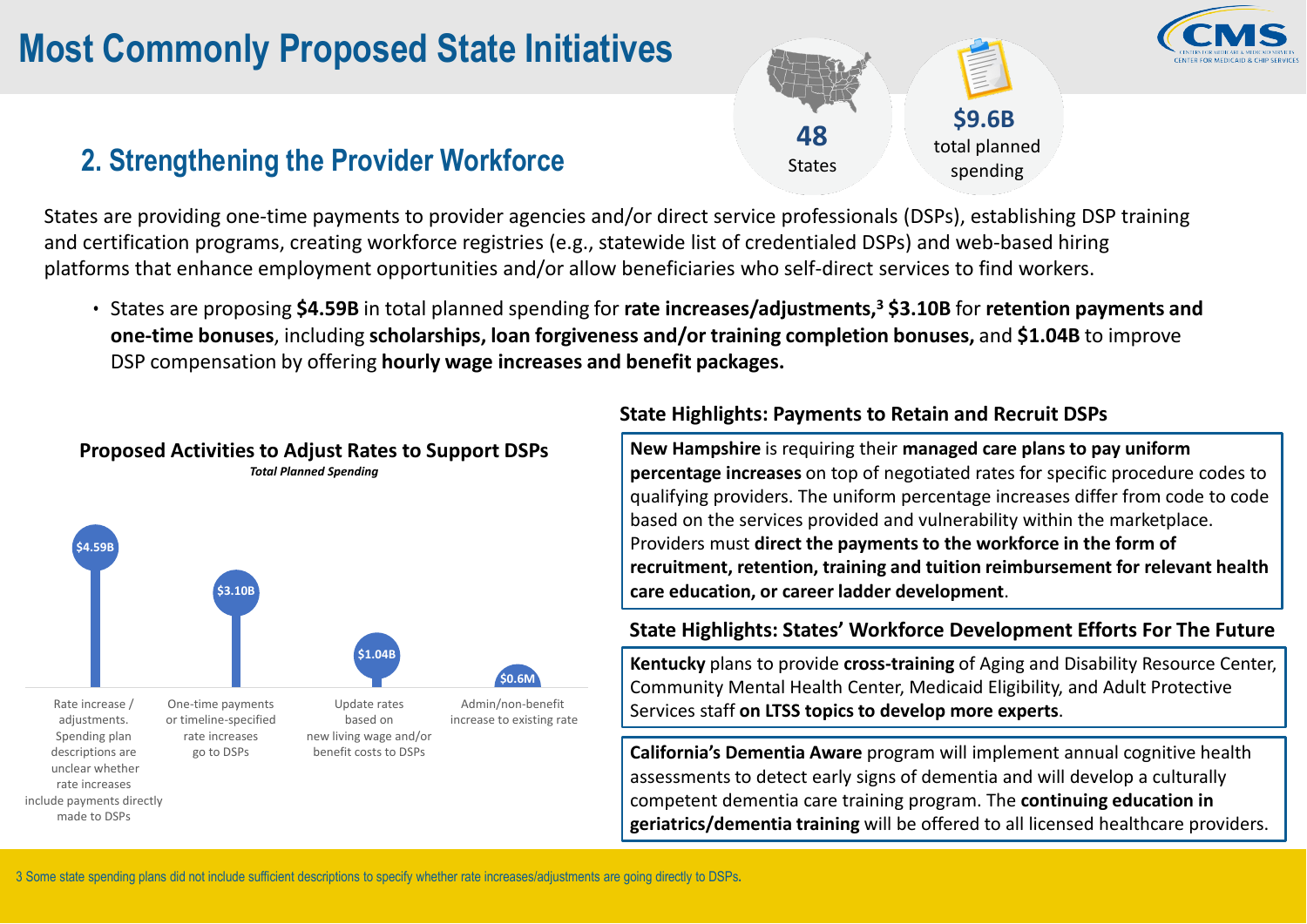## **3. Enhancing the Use of Technology and Telehealth 36**







total planned spending

States are providing equipment to enable telehealth usage, expanding beneficiary access to assistive technology, and/or modernizing state Medicaid Management Information System (MMIS) / information technology (IT) infrastructure.

- **\$1.6B** in total planned spending from **18 states** to expand or begin **telehealth utilization** and provide necessary **equipment** to potentially **2.9M HCBS beneficiaries.**
- **\$516M** in total planned spending in **15 states** to improve **MMIS/EHR/IT infrastructure** to enhance service delivery to beneficiaries.

#### **State Highlights: Telehealth Pilots to Explore Payment Policies**

**District of Columbia** proposes a pilot program to test strategies that may be used to develop **a reimbursement policy for remote patient monitoring.** This pilot grant program will cover the cost of using remote patient monitoring services for individuals with chronic conditions or HCBS beneficiaries, especially those at risk for adverse outcomes due to COVID-19.

> **MMIS/EHR/IT** Infrastructure Investments

#### **State Highlights: Investing in IT Structure and Using Data for Insights**

**Connecticut** proposes to expand data used to identify critical incidents through a **Critical Incident Management System Enhancements and Improvements** initiative. Currently using Medicaid claims data, this initiative will add Medicare and level of need data as well as admission, discharge, and transfer information to the claims that are reviewed.

**Georgia** plans to develop infrastructure **to incorporate electronic health records (EHR)** into the state's existing systems and incentivize providers to adopt EHRs.

# **76% of the planned state spending related to enhancing use of**

**technology and telehealth is related to expanding telehealth utilization and providing equipment to beneficiaries.**



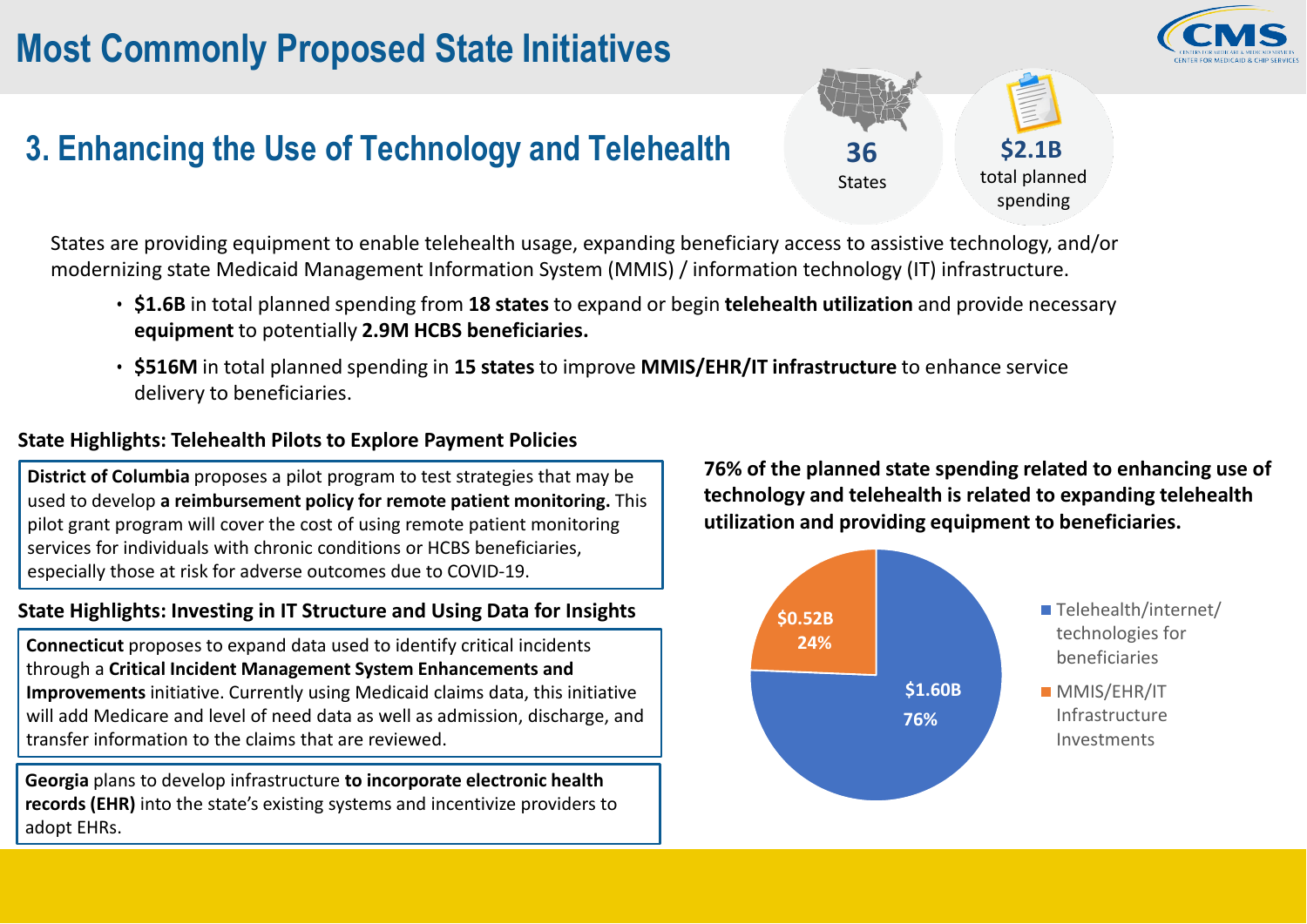### **4. Improving Quality**





States are adopting new quality measures, implementing beneficiary experience surveys, and/or exploring outcome-based payment initiatives.

- **11 states** plan to explore **outcome-based payment initiatives for HCBS** that will move the state to begin performance and quality-driven payment systems.
- **14 states** propose to review and update existing **quality measures**.

#### **State Highlights: Outcome-Based Payment Encouraging Workforce Development**

**Tennessee** proposes to **require their managed care plans to pay quality incentive payments to HCBS providers that will offset the first year costs of wage increases for frontline workers that complete a competency-based training program.** At each training milestone, providers would be expected to implement these wage incentives for frontline HCBS workers and may then seek a quality incentive payment to help offset the cost of these incentives during the first year. As a condition of receiving the quality incentive payment, the provider will agree to continue such incentives for the worker going forward and provide data to help evaluate the efficacy of the approach in increasing satisfaction and quality (for the person supported as well as the workforce) and in improving workforce recruitment and retention.